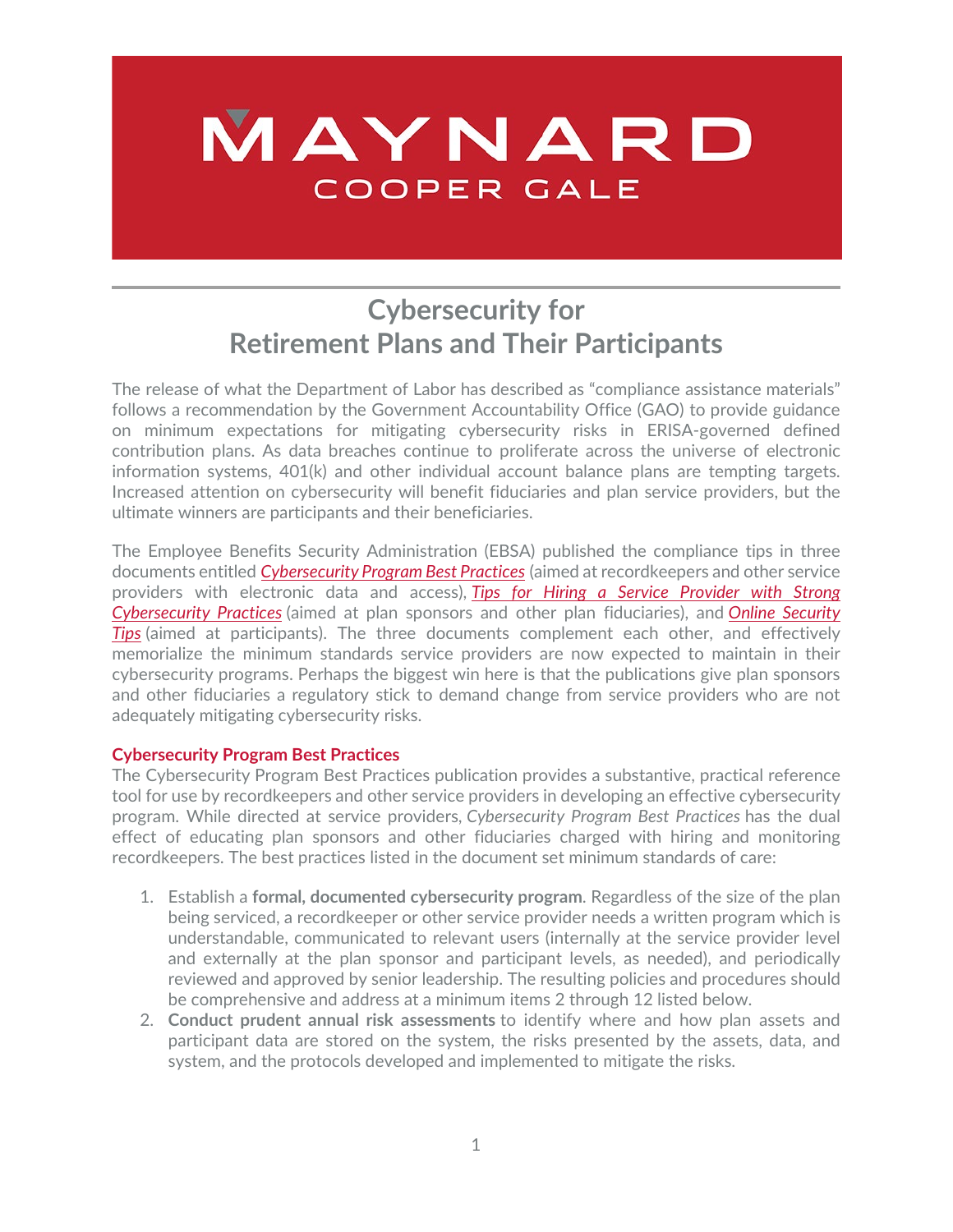- 3. **Engage an independent auditor to assess the provider's security controls**; maintain **written audit reports** and **document actions taken to correct problems identified in the audit**.
- 4. **Define and assign security roles and responsibilities to senior information security personnel.**
- 5. **Establish and maintain effective access controls** for authorized users with strong passwords, two-factor authentication, fraud detection procedures, and routine review of access privileges.
- 6. **Require a risk assessment for third-party cloud computing providers.**
- 7. **Conduct periodic (at least annually) cybersecurity training** focused on current trends and known weaknesses, including the risk of identity theft to obtain fraudulent distributions.
- 8. **Maintain a secure system development life cycle program (SDLC).** The service provider should test the system for external penetration attempts, conduct vulnerability scans, and test new or updated in-house or external modifications for weaknesses.
- 9. Develop and maintain a **written business continuity plan, disaster recovery plan and incidence response plan.**
- 10. Utilize **data encryption** while data is resting or transmitted when prudence dictates.
- 11. Use **up-to-date technical controls** in the system's hardware, software and firmware components, including such things as firewalls, antivirus software, and data back-up.
- 12. Take **appropriate action in response to cybersecurity breaches or incidents**, including notice to law enforcement, insurers, systems vendors, and affected participants. An incident should prompt an investigation and corrective action to prevent recurrence.

#### **Tips for Hiring a Service Provider with Strong Cybersecurity Practices**

The *Tips for Hiring a Service Provider with Strong Cybersecurity Practices* publication reflects ERISA's general "prudence" standard in selecting service providers. At a minimum, a plan sponsor (or other fiduciary tasked with selecting or monitoring a service provider) should investigate the provider's cybersecurity policies and practices, its liability insurance coverage for data breaches, its track record in the industry, and how the provider has handled data breaches and incidents in the past. A prudent selection process also includes contract review; in particular, the provider should be contractually obligated to comply with recognized cybersecurity and information security standards. This publication provides leverage to plan sponsors tasked with persuading service providers to include contract terms enhancing cybersecurity protection for the plan and its participants, such as requiring a third party audit of the service provider's risk management (*e.g.*, a SOC 2 report), clear standards for use and disclosure of confidential information, prompt notice of cybersecurity breaches, compliance with record retention laws, and professional liability and E&O insurance protection against cybersecurity losses. Employers should also consider how providers evaluate their own security measures. Plan sponsors and other fiduciaries should use the twelve best practices listed above in evaluating a service provider's cybersecurity program.

#### **Online Security Tips**

The third publication, *Online Security Tips*, aims to educate plan participants and beneficiaries on common cybersecurity threats to reduce their risk of fraud and loss when accessing and managing their accounts. Plan sponsors may want to consider incorporating these tips into their own workforce or participant training. These best practices include:

- using two-factor authentication and unique and strong passwords;
- routinely monitoring electronic accounts and removing unused ones;
- installing antivirus software to protect against malware and other viruses; and